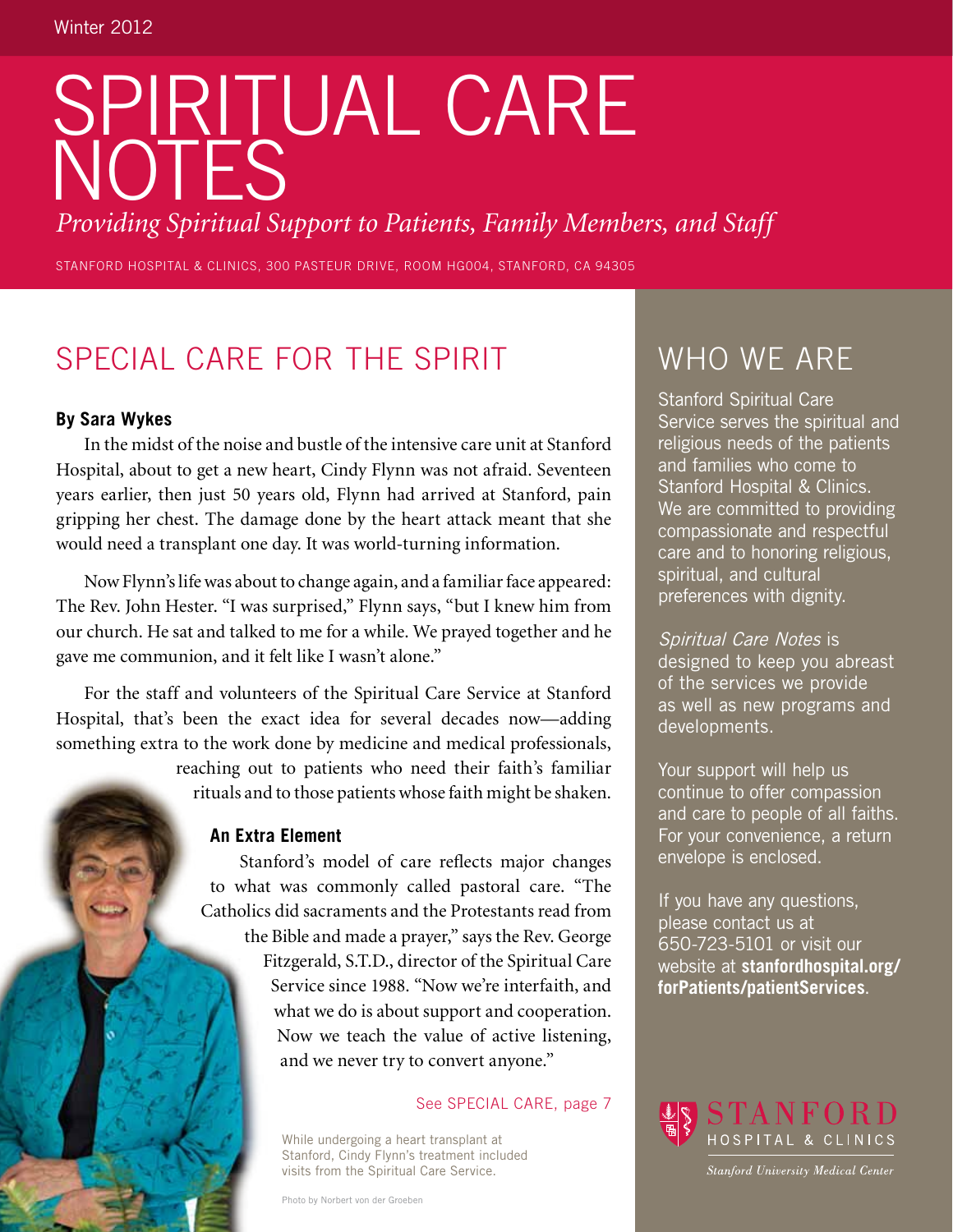# WHY DOES GOD LET THIS HAPPEN TO ME?

#### **By The Rev. Dr. C. George Fitzgerald, S.T.D.**

The Spiritual Care Service receives many referrals, from nurses, doctors, and friends, to visit a patient (and family members as well). Frequently the patient has made a request to see a chaplain, or the referral is prompted by someone observing the patient reading a religious text and discussing his or her religion.

The visits are usually quite delightful, as patients share how their faith has sustained them. These visits often end with a prayer, and we leave feeling inspired and enriched, as patients often share deep and personal concerns.

#### **When Life is Unfair**

There is another category of patient, however, that is not so accessible. They may be angry and critical, or they may be withdrawn and sad. They may ask, "If there is a God, then why does he let this happen to me?" Ask them if they would like to see a chaplain, and they are likely to reply, "How is a chaplain going to help when God lets something like this happen to me?"

In many instances, these are people in situations that seem especially tragic, whether it is a student injured by a drunk driver or a young parent who has just learned she has a life-threatening cancer. As a chaplain, I often find myself echoing the question as well. "Why does God let this happen?" Yet these patients are the primary reason why many of us go into chaplaincy, and we usually place them at the top of our list to visit.

This is not to say we have an easy answer. A common clergy response would be to read some sacred passages, perhaps stressing that God is present at tough times whether we realize it or not. The hidden message here is that it is not appropriate to be angry at God. This is often the same reaction the patient receives from family members and friends. So now, in addition to feeling

angry, they have the added burden of feeling guilty about the anger. It's no wonder they are inclined to say no when the nurse or doctor asks if they would like to see a chaplain.

#### **No Easy Answer**

As a chaplain, I do not have a spiritual care pill that will miraculously resolve their problem nor do I (or anyone else) truly know the answer to the question, "Why does God let this happen to me?" But I do know that I can simply listen to the patient—in effect conveying "It feels like God has abandoned you and left you in the cold." In other words, it's OK to say, "I

feel angry."

In the past I would find myself at a loss for words. Then it occurred to me that many of the great figures of faith (Moses, Job, Jesus, Muhammad) expressed consternation—if not anger—with God as they faced a challenging situation. When I

point this out, it often comes as something of a revelation, as if the patient had assumed it was somehow wrong or sinful to express an-

ger at the divine.

Nor do I feel the need to defend God, whose experience with this sort of thing vastly transcends anything I could imagine.

#### **Opening the Door**

Any time we are confronted with a challenge like a serious illness and are feeling angry, it is important to be able to express these feelings. It often opens the door to what I feel are more significant feelings, usually those of fear

See FROM THE DIRECTOR, next page

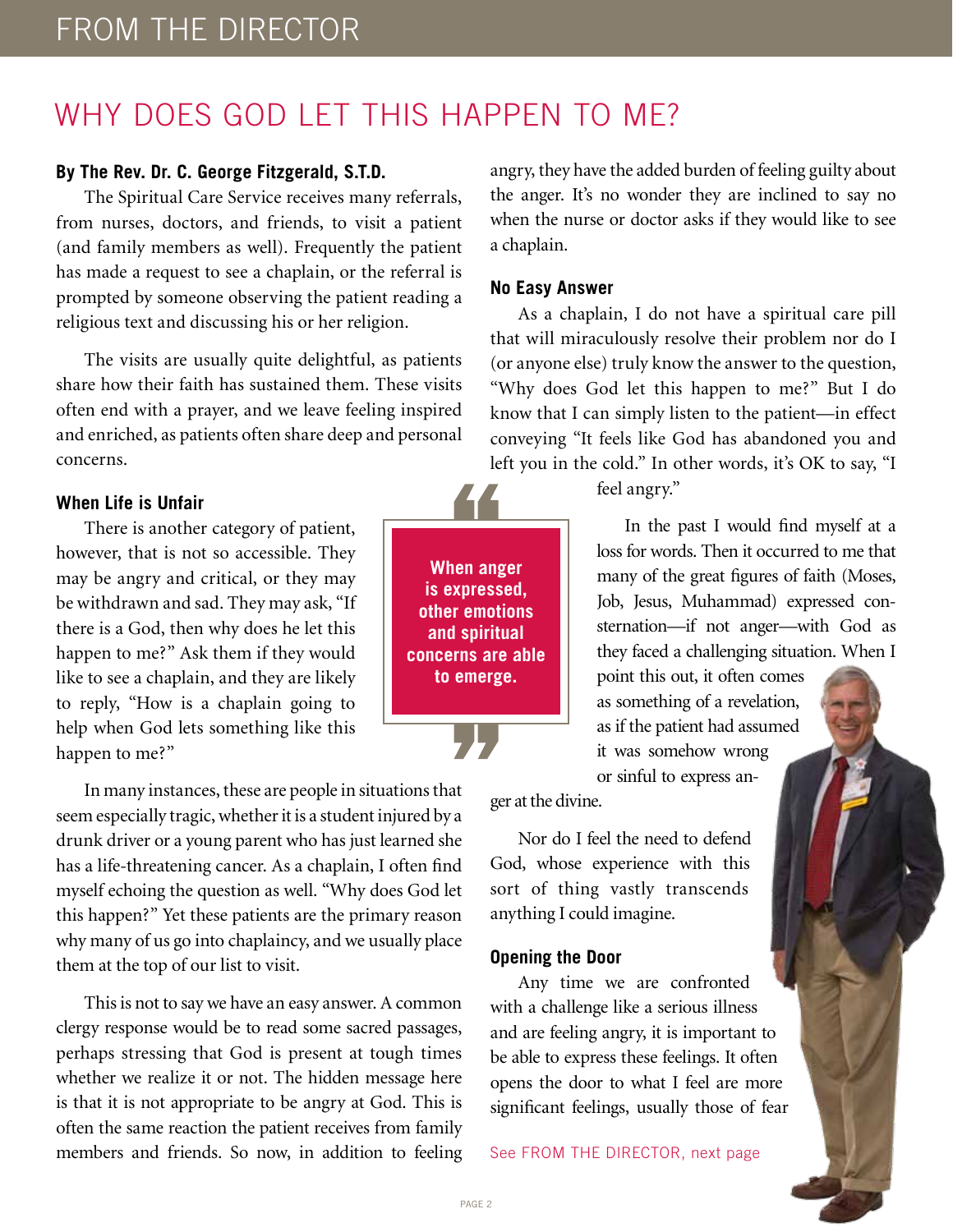#### **By Sandy Trieu, MD**

The first day I met Marie was the afternoon after her oncologist told her that there were no more treatments for her cancer. When I asked Marie how she was feeling, she responded, "Physically or …?"

I said, "Let's start there." She had no complaints about pain, so I probed about how she was feeling otherwise. I asked her, "What did your oncologist tell you?"

"I'm dying." With that quiet statement, Marie and her friends began to cry.

As a palliative medicine physician, I participate in exchanges like this almost on a daily basis. I am asked by other physicians to help patients and families make the transition from curative treatment to end-of-life care. Spiritual Care Service plays an integral role in this difficult process, from assisting in advance care planning to performing last rites.

One patient's family requested a prayer service once everyone had gathered at the bedside. Spiritual Care served as an advocate for another patient whose family was pressuring him to undergo surgery.

Another patient of mine, a Buddhist, died. A Spiritual Care Service chaplain spoke with the family and then educated the staff about Buddhist traditions so that the family felt fully supported in their grieving.

During my training as a physician, my priority was to search for the underlying cause of my patients' symptoms. My success was measured by my ability to diagnose and prolong their lives. Now, as a palliative medicine physician, success is when a patient has a dignified and peaceful death. This includes a spiritual peace.

Marie said that she was afraid to talk with her adult daughters about what she was going to do. The chaplain visited Marie regularly during the next few days and was present when Marie told her daughters of her prognosis, providing support to the whole family.

Marie hoped to return to her home in Fresno to be close to her family and friends. Sadly, she died peacefully surrounded by her daughters the morning before her discharge at Stanford. Nevertheless, with the support and comfort of the Hospital's Spiritual Care Service, Marie was able to face the end of her life with dignity and peace.  $\bullet$ 

*Sandy Trieu, MD, is a clinical instructor of hospice and palliative medicine. You can reach her at trieus@stanford.edu.*



### FROM THE DIRECTOR, continued from page 2

and sadness. But when anger is expressed, other emotions and spiritual concerns are able to emerge: What will happen to my family? How can I make the best use of the time I have remaining? What kind of legacy can I leave?

As we discuss these issues, we often feel God becoming present in a more sustaining way, especially as we pray about these concerns. So the next time you

hear someone say, "Why does God let this happen to me?" I encourage you to refer them to one of our chaplains. These are often our most mutually rewarding visits.  $\triangleleft$ 

*The Rev. Dr. C. George Fitzgerald, S.T.D., is the Director of Spiritual Care Service. You can reach him at cfitzgerald@stanfordmed.org.*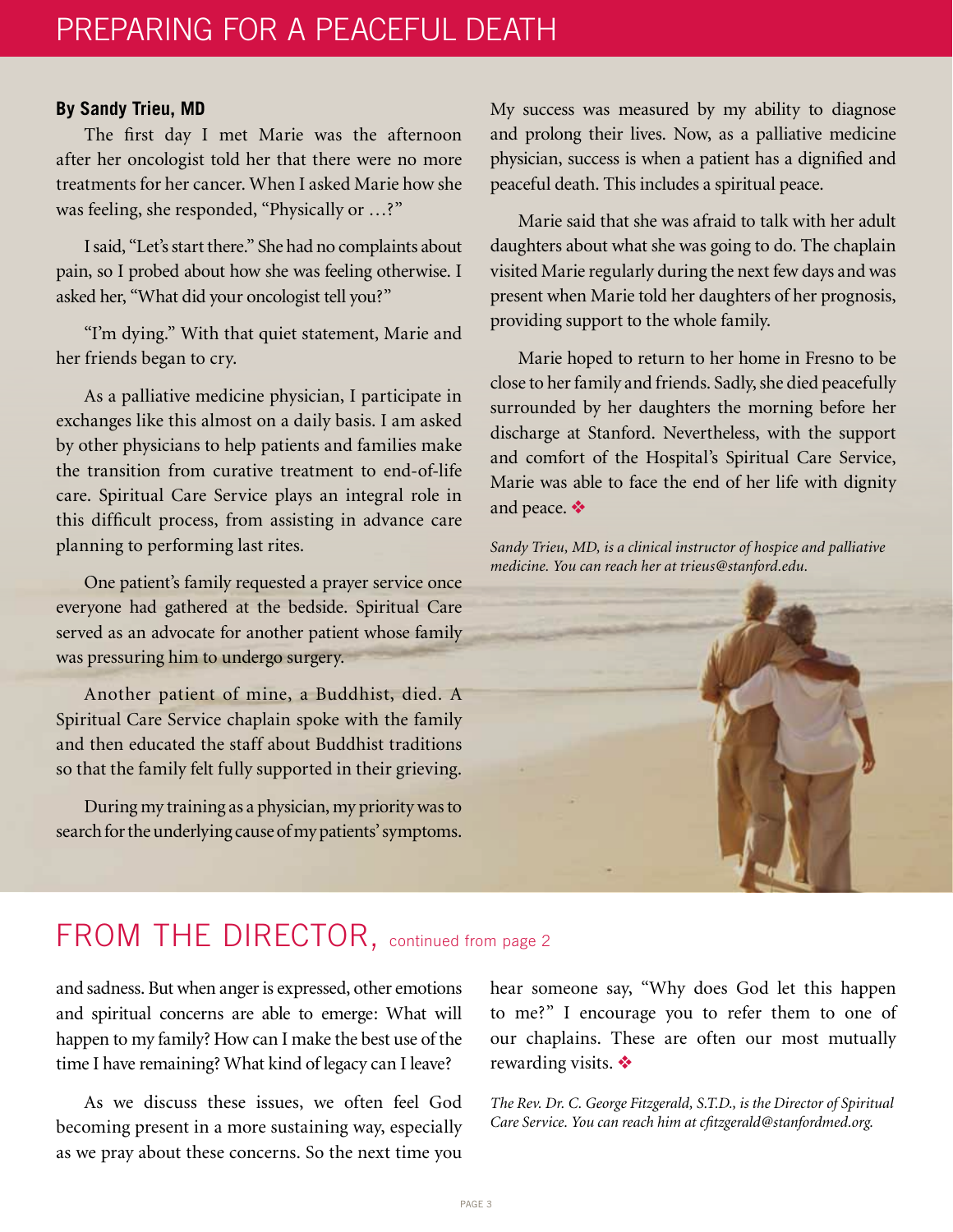### Training Tomorrow's Spiritual **CAREGIVERS**



Mark Kliewer visits with patients and families while refining his pastoral skills through the hospital's CPE training program.

### our newest CPE **RESIDENT**



**Shijung Shim** United Methodist Shijung Shim has been a director of youth ministry at the Green Korean

United Methodist Church in Milpitas for the past four years. Born in Korea, she is now a PhD student at the Graduate Theological Union in Berkeley, with a major in interdisciplinary studies. *sshim@stanfordmed.org*

For more than 25 years, Stanford's Clinical Pastoral Education (CPE) program has helped teach interpersonal and professional skills to theological students and clergy of all faiths. While most hospitals have a chaplaincy service, not all are qualified to provide pastoral education, which must meet stringent accreditation guidelines set by the Association for Clinical Pastoral Education.

"The training helps refine the ability to see another's situation without judgment," says the Rev. John Harrison, Stanford Hospital's CPE coordinator. "It helps you become aware of your personal judgments, which can affect how you provide spiritual care. The program also provides a skill set the nuts and bolts of how to walk into a pastoral conversation."

The Stanford CPE program maintains stipends for six residents each year, who start each September. They come from all faith traditions, backgrounds, and cultures: Students have come from the Philippines, Germany, Nigeria, China, Switzerland, Japan, and all across the

U.S. Within two weeks they receive an on-call pager and start to rotate shifts for nights and weekends at both SHC and Packard Children's. Each morning begins with a group meeting to share the experiences from the night before—allowing the person on call to debrief and process his or her emotions.

"A quiet night is rare here," says Harrison. "We try to be supportive, but we are here to help them learn. We take a three-pronged approach: support, clarification, and challenge."

Students receive one-on-one sessions with a member of Spiritual Care Service and take part in multiple exercises that allow them to capture the details and emotions of their encounters with patients. These strategies are designed to help residents develop the tactics and tools they will need to assist the people who come to them in need, no matter what the circumstance.

"We try to put together groups that reflect the rich diversity of where we live, with individuals who demonstrate awareness of self, sensitivity to another person's world, and an openness to learning," Harrison says. "These are the people who can walk into a room of perfect strangers and make a difference to people in crisis."  $\bullet$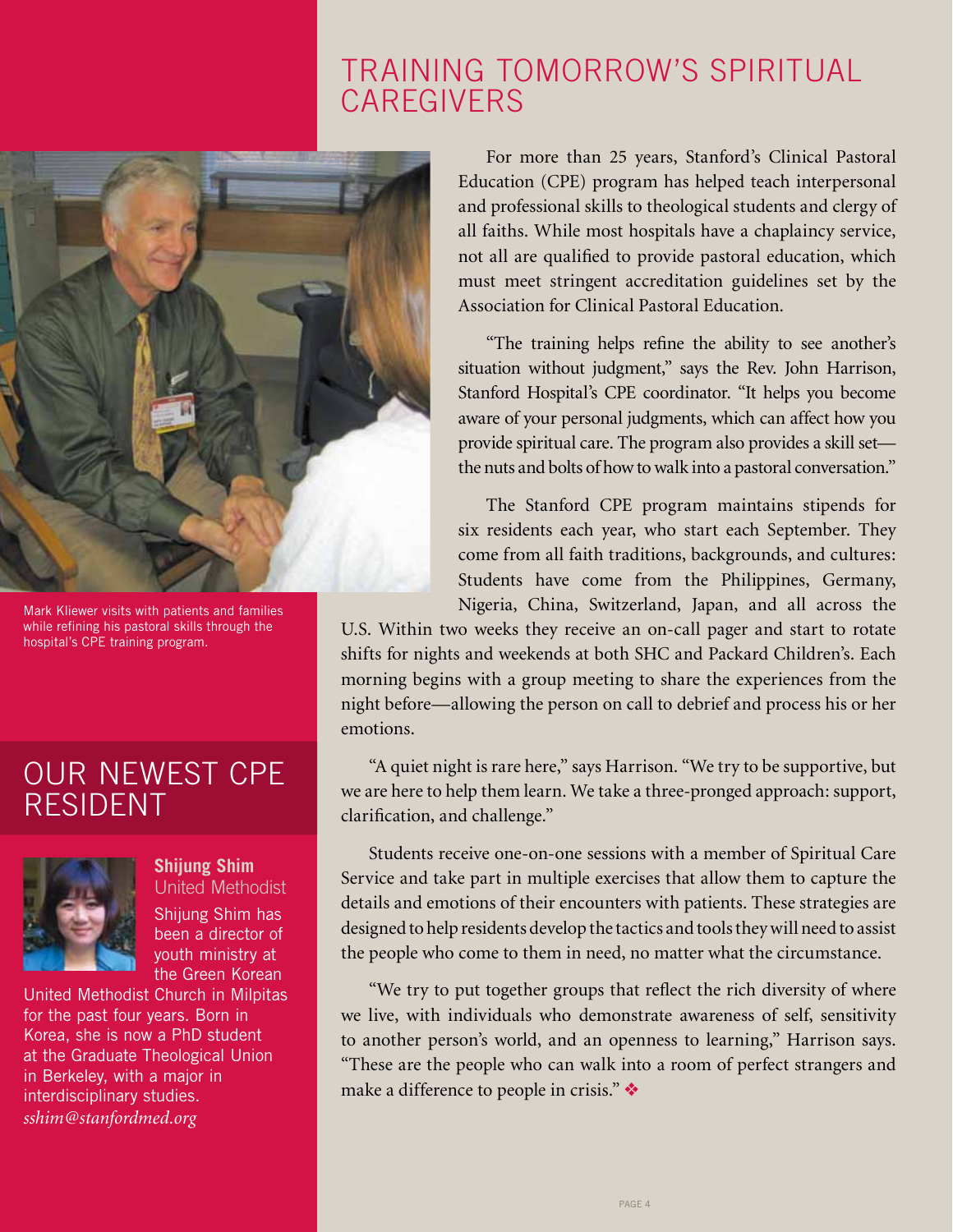### Cultivating Resilience in the Face of Serious Illness

#### **By Rabbi Lori Klein**

How do you cope with life-threatening illness? Remembering how you have responded to past challenges might guide you now. While people can embrace new ways of adapting, they generally retain the strategies that have served before.

Flexibility is key. Because different approaches work for different people, we should avoid insisting we know what might work for someone else. On the other hand, we can help our loved ones remember how they have drawn strength and courage in the past. When I ask my family and friends for this sort of advice, I hope they will remind me how I have relied on affirmations, music, praying, and deep conversation.

How do you cope with a life-threatening illness? Ask yourself: What increases your resilience—your sense of peace and balance? What enlivens and cheers you? What allows you to express your truest self?

Here is an alphabet of patients who have created possibilities for cultivating resilience:

#### **Support**

**A**lice\* shared every emotional hill and valley with her three best friends. **B**ill asked his wife to update his Facebook status frequently but allowed only family members to visit him at the hospital. **C**laire felt uplifted by the church groups praying for her. **D**enis told just his partner about his prognosis. **E**velyn reviewed her life through journals and meditation. **F**rank attended a weekly support group and felt they understood him better than well-meaning friends. **G**race joined an email list for people with her illness.

#### **Information**

**H**ector asked the Stanford Health Library to prepare a binder of recent medical research. **I**sabel told her doctors, "Give me as few details as possible." **J**oseph asked his medical team to review every aspect of his treatment in depth.

#### **Focusing on the Past, Present, or Future**

**K**evin, **L**isa, **M**ario, **N**ancy, and **O**wen faced each day, one day at a time. (This is the coping strategy patients most frequently tell me they use.) **P**auline reviewed her past life choices with a chaplain, searching for what needed to be healed or changed. **Q**uentin imagined the long road trip he would take with his wife once he recovered.

#### **Distraction or Intentional Focus**

**R**ita watched comedies, feeling the endorphin rush that comes with laughter. **S**andeep visualized miners traveling into his body each day to remove the tumors. **T**racy imagined floating in a warm pool of healing water. **U**bay asked friends to talk to him about anything other than his illness.

#### **Attitude and Emotion**

**V**ivian relied on the positive attitude that had always carried her through life. **W**ei felt cleansed by crying. **X**erxes wrote to describe what he had lost and what he was gaining through his illness. **Y**vette learned affirmations to lift her spirits. Every day, Zavier named 10 things he felt sad about, then 10 sources of gratitude.  $\bullet$ 

*\* Actual names are not used to protect patients' identities.* 

*Rabbi Lori Klein is Stanford Hospital's Cancer Care Chaplain. You can reach her at lklein@stanfordmed.org.*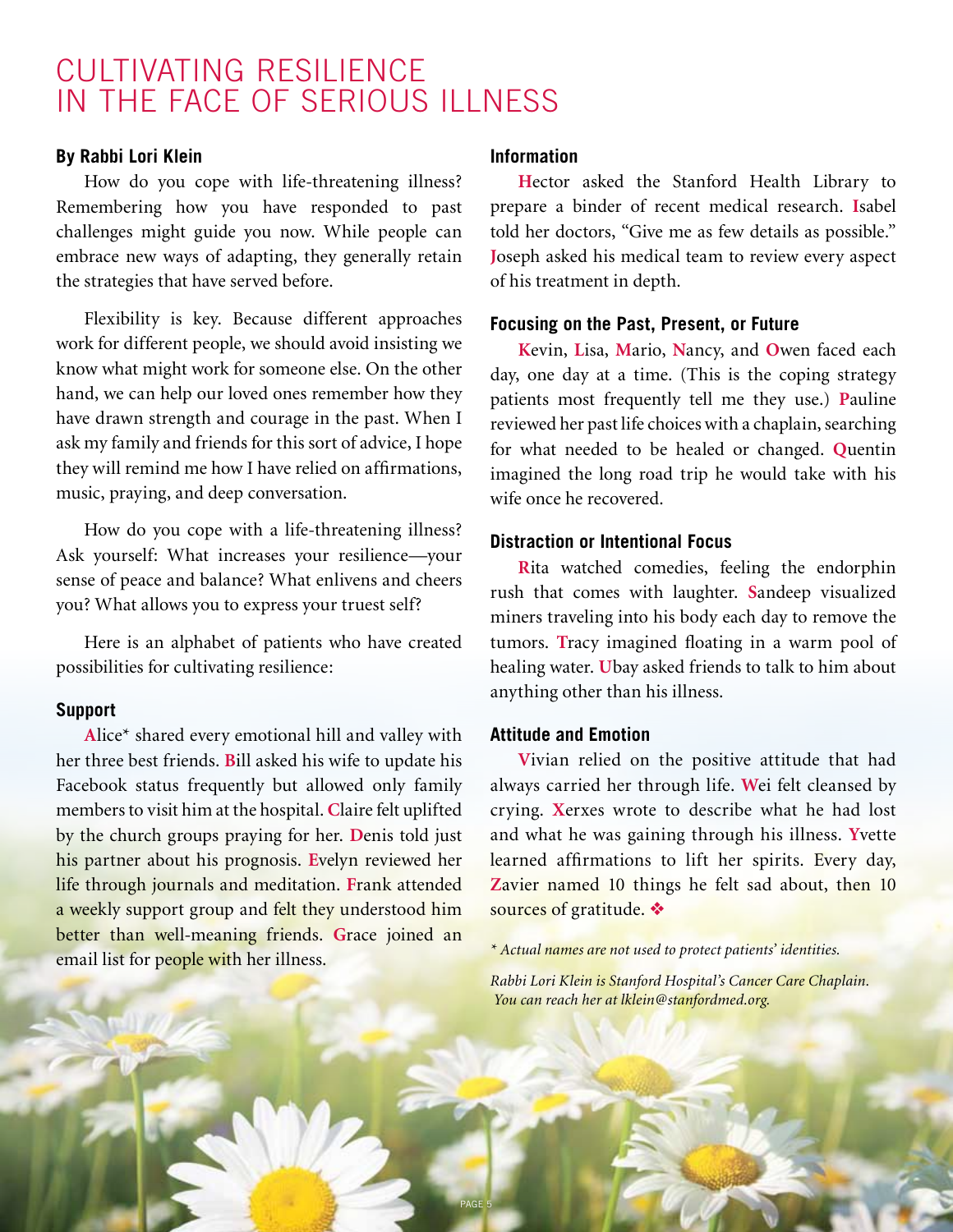### **CANCER** Survivorship **LECTURES**

**Impact of Cancer Treatments on Memory, Thinking, and Attention Wednesday, April 18** Shelli Kesler, PhD, Assistant Professor of Psychiatry

**Fear of Recurrence and Late Effects: Living With Uncertainty Wednesday, May 9** Manuela Kogan, MD, PhD, Clinical Associate Professor of Psychiatry

Lectures will begin at 6:30 pm and will be held at the Arrillaga Alumni Center, 326 Galvez St., Stanford University campus. To register, please call 650-725-9456.

### **LEADERSHIP**

**Development Committee**

George Fitzgerald Marge Hildahl Anadel Law

#### **CPE Professional Advisory Group**

Will Masuda (Chair) Lori Klein Linda Bracken George Fitzgerald Carolyn Glauz-**Todrank** Marita Grudzen John Harrison John Hester

Scott McLennan Judy Passaglia Barbara Ralston Jan Roberts Susan Scott Liza Taft Robinetta Wheeler

#### **Volunteer Coordinating Committee**

Tom Brosnan (Chair) Brenda Avery Penny Barrett Mahesh Bhavana Bruce Feldstein George Fitzgerald Don Gee

John Hester Sherifa Ibrahim Tom Jackson Lori Klein Susan Scott Kathryn Stucki Taqwa Surapati Isabel Tagle

# Holiday Celebrations

Holidays from many different religions and cultures were honored by the Spiritual Care Service. Festivities included sing-along Christmas carols by the tree set up in the Hospital Atrium. Hanukah was celebrated by lighting a menorah candle each night, with the traditional game of dreidel. Eid was held at the end of the Hajj, the annual Muslim pilgrimage to Mecca, with a plentiful feast. Diwali, a Hindu and Sikh festival, was celebrated with candles and sweets (no photo available).  $\bullet\bullet$ 



Christmas





Hanukah

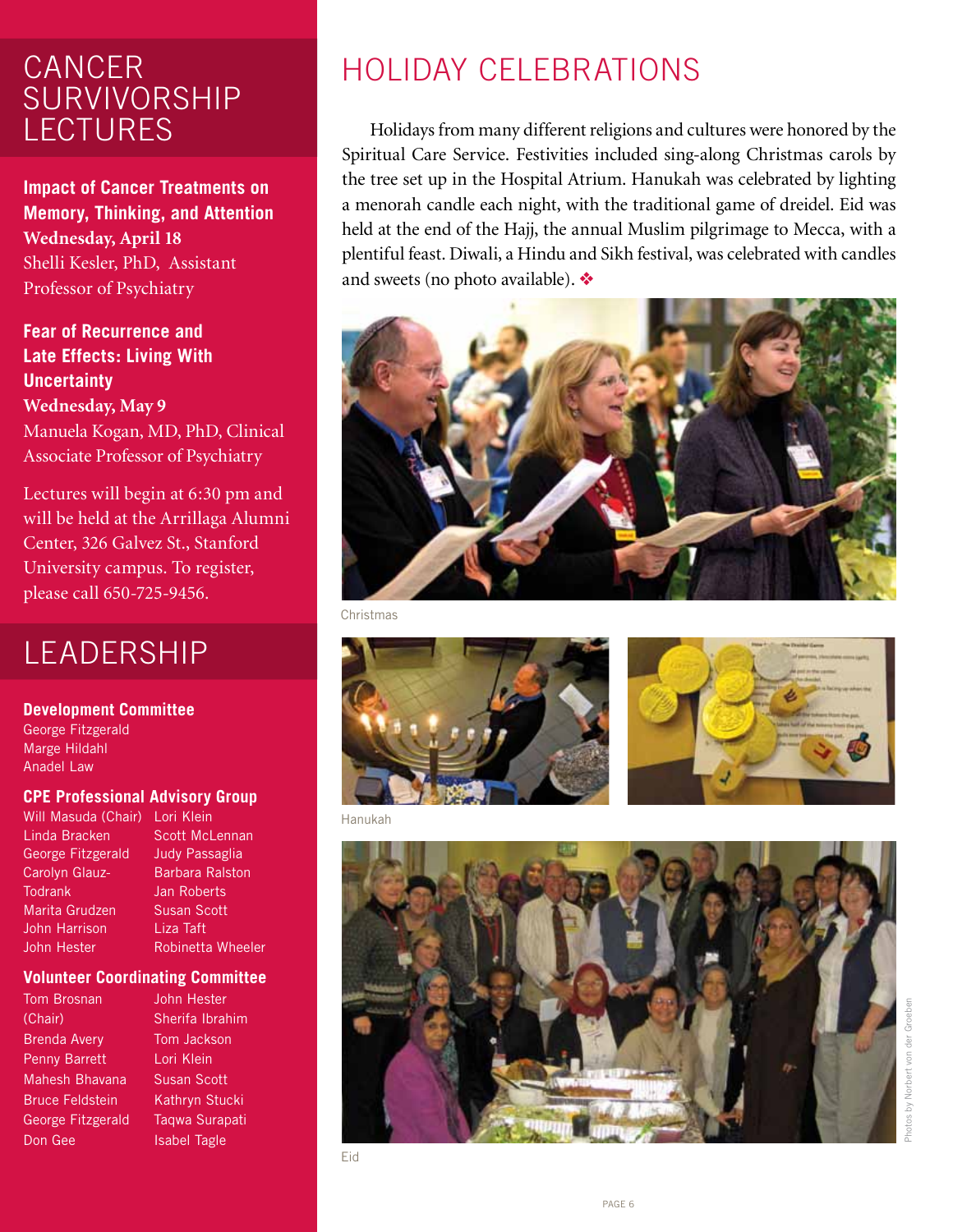# SPECIAL CARE, continued from page 1

Underlying all those changes has been a broader acceptance of "spirit as a significant part of a person's life and something that can really contribute to health and healing," Fitzgerald says. "There are all kinds of studies that show that when patients have a supportive religious community, they tend to do better. And there are other studies that show that at hospitals where chaplains visit patients, those patients drift toward earlier discharge and need less pain medications."

Physicians, too, Fitzgerald says, "have really recognized the importance of spirituality in a patient's life. They don't always have the time to sit down and take an hour with a family, but they are interested in working together with us, to see us as a part of the health care team."

And that includes the many volunteers—more than 200—who have regular visiting hours or are on call.

#### **Broad Diversity**

Volunteers and chaplains serve specific faiths or respond to needs that are more universal. In 2010, Spiritual Care Services made approximately 28,000 visits to patients, and its volunteers—from 12 countries, speaking 10 languages—gave almost 11,500 hours.



"We have Hindu, Buddhist, Jewish, Muslim, a diversity of Christians, Wiccan everyone," says the Rev. Hester. "We train them in the ministry of presence—to be totally open to the other human beings, to listen. We train them to be respectful, to be reverent, to be gentle in every way so patients can tell us anything they want, how they want, or they can go silent. We're there for them in that moment."

Hester and his colleagues try to anticipate when they might be needed at weekly meetings with all the clinicians on a unit. "Sometimes they'll say, 'Would you go and meet with the family? We're going to be giving him bad news and we'd like you to be there.'"

Cindy Flynn didn't have much doubt that she would be OK, but knowing that she was in the thoughts of others, she says, built a feeling that "was very, very peaceful. I felt relaxed enough so I could just concentrate on getting better. I don't know how to explain it, but it does make a difference. It's just having somebody there, talking to you as a person and not just as a patient."  $\bullet$ 

*Sara Wykes is a writer and editor in the Stanford Hospital Communications Office.*

# "The Best Thing I Could Do"

Mike Flynn, Cindy Flynn's husband, has been a Spiritual Care volunteer for five years. He had always gone to Mass on Sundays and taught a religion class to kids at church; it was not until he retired in 2001 that he had the time to pay attention to that part of him that wanted something more to do—to help, he said.

One morning at his church in Palo Alto, the call went out for volunteers for the Spiritual Care team at Stanford. "I just said, 'I'm going to give it a try.' I went to the classes, and it turned out to be exactly, for me, the best thing I could do because of the personal nature of it. It's like saying, 'What would Christ ask of me? Christ would ask of me to bring his spirit to other people.'"

Along with the more than 200 other Spiritual Care volunteers, Flynn was trained to respect all the responses he might get when he enters a room. "We're not there to proselytize," Flynn says. "We're there to support, to care. It's not something we force on people. For people who can't get to a service, we can bring it directly to them—the kind of spiritual nourishment people can't get any other way."